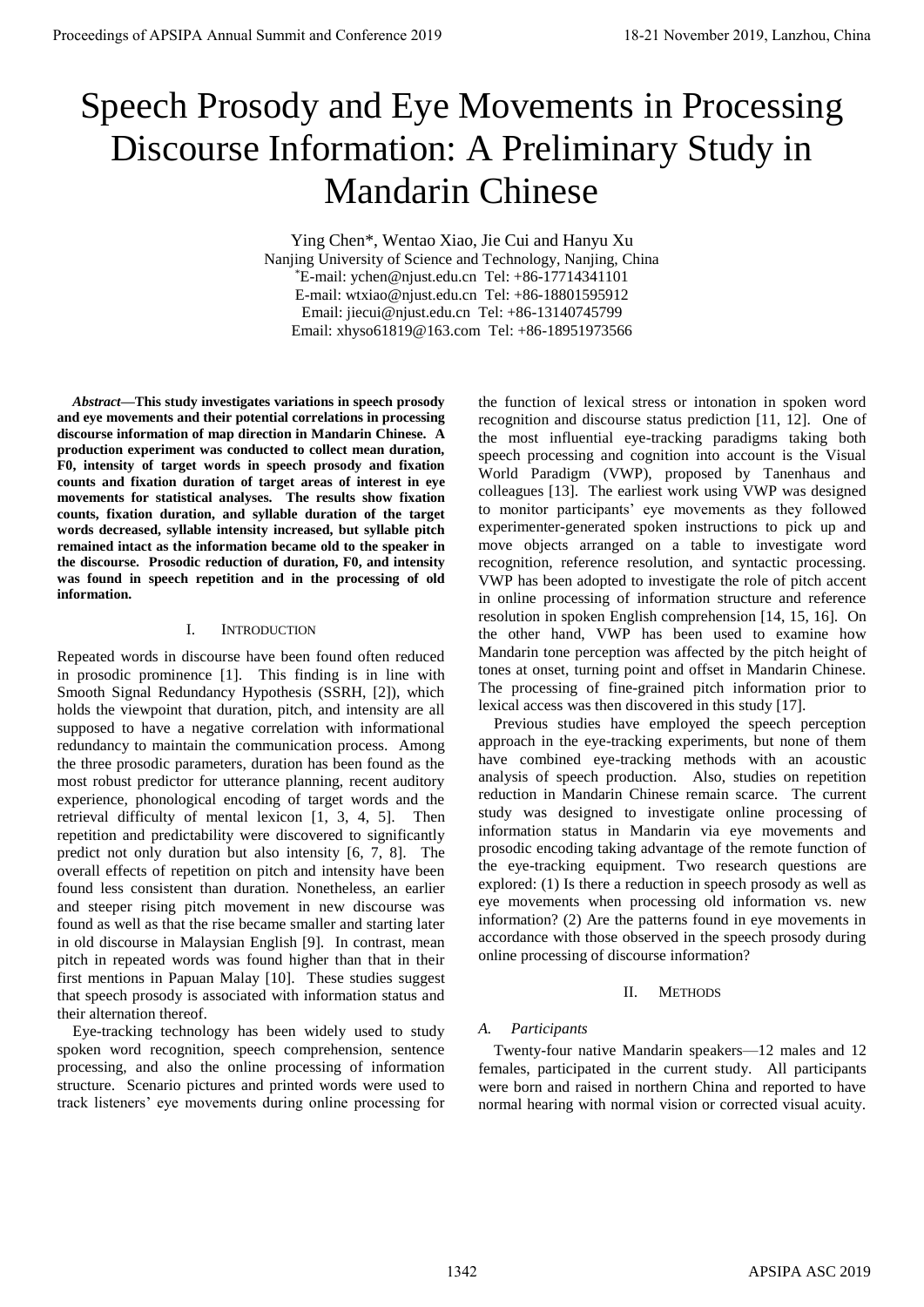The participants were not informed of the research purpose of the experiment.

## *B. Stimuli*

The stimuli were presented in the form of a map-based direction task designed with a pseudo VWP. A map display consisted of four images in the four quadrants of the computer screen. Each quadrant (i.e., area of interest) contained two target words—a destination word and a distance word (see Figure 1, note that only the Chinese characters of orientation words, destination words and distance words and their corresponding images were shown in the map). In order to track a continuant F0 trajectory, syllables in these target words were designed with all sonorants except for the unavoidable voiceless unaspirated  $/p/$  in the syllable-initial positions of *bai* 'hundred' and *ba* 'eight.'

During the experiment, participants were requested to provide oral responses to a serial of pre-recorded direction inquiries. The stimulus questions are shown in following order:

(1) *Wo jiao Zhang Wei/Wang Li, xianzai zai youeryuan, xiang qu youleyuan gei xiaopengyou mai jitipiao, gai zenme zou?*

'My name is Zhang Wei/Wang Li, now in the kindergarten. I want to go to the amusement park to buy group tickets for the kids. How do I get there?'

(2) *Cong youleyuan chulai, wo xiang qu yanglaoyuan lianxi kanwang laoren de shiyi, gai zenme zou?*

'From the amusement park, I want to go to the nursing home to consult the plan of future visits. How do I get there?'

(3) *Cong yanglaoyuan chulai, wo xiang qu meirongyuan zuo ge xinfaxing, gai zenme zou?*

'From the nursing home, I want to go to the salon for a new hairstyle. How do I get there?'

(4) *Cong meirongyuan chulai, wo xiang jinkuai huidao youeryuan, zuikuai de luxian gai zenme zou?*

'From the salon, I want to get back to the kindergarten as soon as possible. What is the fastest route?'



Fig. 1 The map, target words, and areas of interest.

# *C. Procedures*

Recordings took place in the sound-attenuated booth of Language Cognition and Speech Science Lab at Nanjing University of Science and Technology. All participants were given a brief introduction of the experiment procedure and prepared for tracking their eye movements. The speech was recorded with a Shure professional head-worn dynamic microphone linked to a Marantz professional solid state recorder. All of the recordings were digitized and saved on an SD card into a personal computer. The map was displayed only after each stimulus question was played aloud. The experiment consisted of three trials. Before each trial, a ninepoint calibration was conducted to ensure the reliability and stability of each participant's eye movements.

After the first trial, participants were told that the recording was not properly recorded and were requested to answer the same questions again to generate the second trial. When the second trial was finished, the participants were requested to answer the same questions but raised by a new inquirer via playing the pre-recorded stimuli of the other gender. The experiment was designed as such in order to elicit speech realizations of three types of information statuses: (1) speaker-new and hearer-new; (2) speaker-old and hearer-old; (3) speaker-old but hearer-new. As a result, three repetitions in total were recorded from each participant.

## *D. Analyses*

In this paper, two types of data were analyzed. The eyetracking data, including fixation duration and fixation counts of the four interest areas (see Figure 1), were extracted by the Data Viewer software of Eye-link 1000 Plus, but only the data of the two related interest areas which contain the related target words in each sentence were analyzed. The prosodic data, including mean duration, pitch (F0), and intensity of the syllables of the target words, were extracted using ProsodyPro [18]— a Praat script for prosody analysis.

All dependent variables (fixation duration, syllable duration, syllable pitch, and syllable intensity) were analyzed with a generalized linear mixed model using the lme4 and lmerTest package of R (version 3.5.0). For the fixation counts per sentence, we fitted the linear mixed effect model with a Poisson distribution. Sentence (4 levels) and Trial (3 levels) were set as fixed effects while word and participant ID were treated as random factors. Sentence 1 and Trial 1 were set as the reference levels respectively for each measured parameter. If both Trial 2 and Trial 3 differed from Trial 1, another set of regression analysis was conducted, taking Trial 2 as the reference level. Each trial includes four sentences, and each sentence involves two destination words and two distance words and thus two interest areas of eye movements.

#### III. RESULTS AND DISCUSSION

#### *A. Fixation Counts*

The statistic results show that both trial and sentence had significant effects on participants' fixation counts (see Table Ⅰ). A follow-up regression analysis taking Trial 2 as reference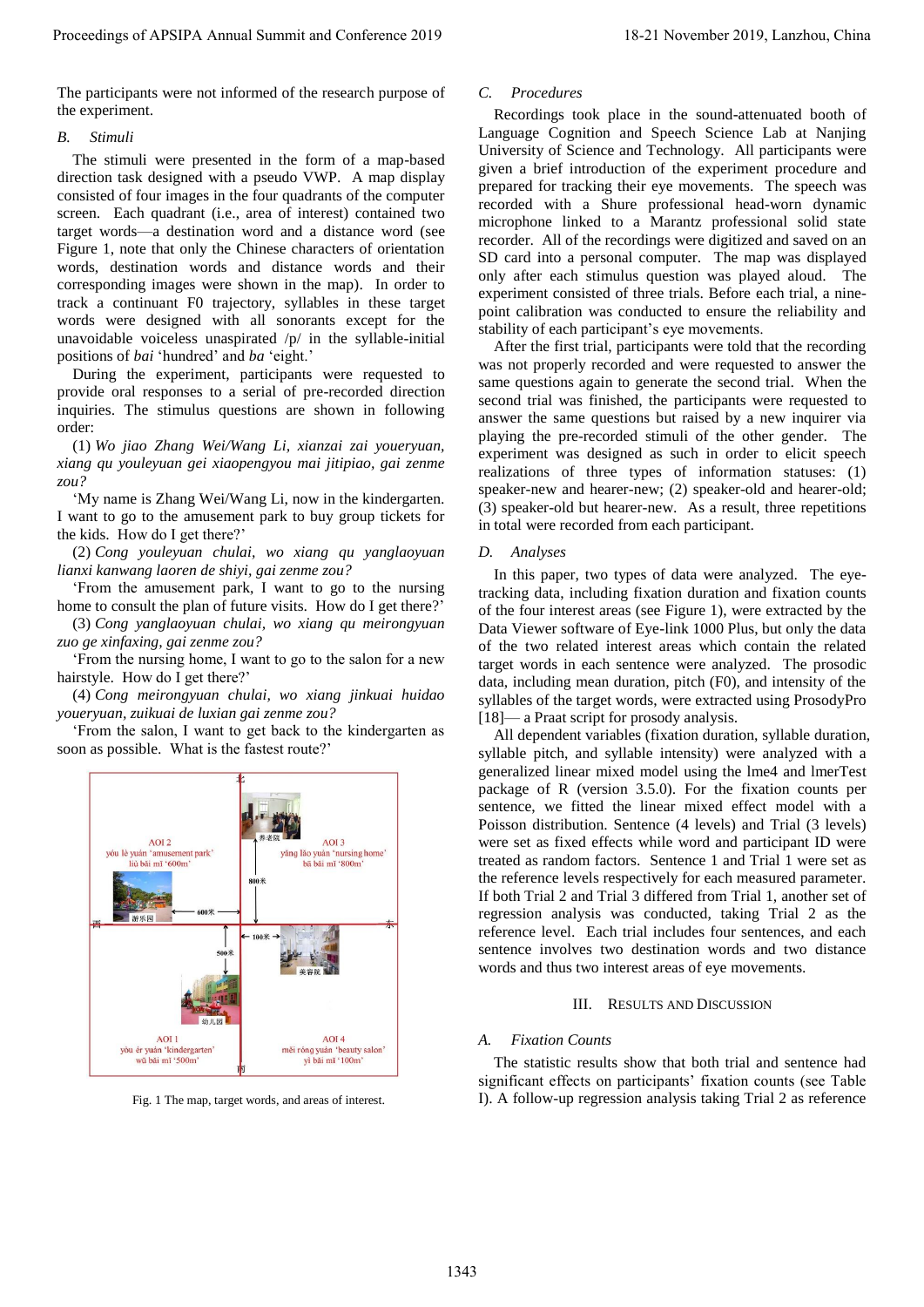level shows another difference between Trial 2 and Trial 3 (*z*  $= -2.664$ ,  $p = 0.008$ ). Figure 2 indicates a fairly consistent pattern across trials with more fixation counts in Sentence 1, fewer in Sentences 2 and 3, and slightly recurrent in Sentence 4.

Table Ⅰ STATISTIC RESULTS OF FIXATION COUNTS.

| Predictor   | Est. SD  | SЕ    | Z.        |       |
|-------------|----------|-------|-----------|-------|
| (Intercept) | 2.796    | 0.079 | 35.283    | 0.000 |
| Trial 2     | $-0.430$ | 0.054 | $-7.956$  | 0.000 |
| Trial 3     | $-0.595$ | 0.057 | $-10.462$ | 0.000 |
| Sentence 2  | $-0.354$ | 0.061 | $-5.762$  | 0.000 |
| Sentence 3  | $-0.447$ | 0.068 | $-6.578$  | 0.000 |
| Sentence 4  | $-0.235$ | 0.056 | $-4.202$  | 0.000 |
| Trial 2:    | 0.205    | 0.085 | 2.423     | 0.015 |
| Sentence 2  |          |       |           |       |
| Trial 2:    | 0.223    | 0.087 | 2.565     | 0.010 |
| Sentence 3  |          |       |           |       |
| Trial 3:    | 0.320    | 0.087 | 3.667     | 0.000 |
| Sentence 2  |          |       |           |       |
| Trial $3$ : | 0.292    | 0.090 | 3.236     | 0.001 |
| Sentence 3  |          |       |           |       |
|             |          |       |           |       |

The decrease of fixation counts over trials reflects the familiarity of the speaker to the map information regardless of the hearer. The downward trend of fixation counts within trials can be referred back to the stimulus questions and the map design. Within each trial, Sentence 1 involved two sets of new target words (a destination word and a distance word in each) in two areas of interest (both new information); however, the target words in the 2nd interest area became second-mentioned and old information in Sentence 2 and the 3rd interest area entered into Sentence 2 as new information and so as Sentence 3 with the 3rd interest area (old) and the 4th interest area (new). On the other hand, the 4th and the 1st interest areas that are involved in Sentence 4 are both old information within trial; however, the fixation times in Sentence 4 were counted more than that in Sentences 2 and 3, which may be attributed to the "unpredictable" words *zuikuai de luxian* 'the fastest route' [19]. This key phrase in Question 4 could have attracted participants' attention and consequently costed them more efforts to work out the fastest route and thus increased the fixation counts. Proceeding of APSIPA Annual Summit and Conference 2019<br>
The Universe 2019 18-21 November 2019 2019 18:<br>
The Universe 2019 18: The Universe 2019 18: The Universe 2019 18: The Universe 2019 18: The Universe 2019 18: The Uni



Fig. 2 Mean fixation counts by sentence and trial.

# *B. Fixation Duration*

The regression results of fixation duration are listed in Table II. Sentence, as well as the interaction between sentence and trial, emerged as significant predictors. Specifically, the fixation duration for Sentence 3 was significantly longer than Sentence 1 but interacted with Trial 2 and Trial 3. The mean fixation duration of all sentences in the three trials is illustrated in Figure 3, indicating that there was no remarkable variation among the three trials. However, in Trial 1, participants tended to gaze the interest areas of Sentence 3 longer than those in Sentence 1.

Table Ⅱ STATISTIC RESULTS OF FIXATION DURATION.

| <b>Predictor</b> | Est. SD   | SЕ     | df      |          |       |
|------------------|-----------|--------|---------|----------|-------|
| (Intercept)      | 205.963   | 33.270 | 28.719  | 6.191    | 0.000 |
| Sentence 3       | 115.115   | 43.716 | 192.529 | 2.633    | 0.009 |
| Trial $2$ :      | $-20.500$ | 56.503 | 537.959 | $-2.133$ | 0.033 |
| Sentence 3       |           |        |         |          |       |
| Trial 3:         | $-70.625$ | 56.503 | 537.959 | $-3.020$ | 0.003 |
| Sentence 3       |           |        |         |          |       |

Unlike fixation counts, the effect of trial on fixation duration was not significant, which is contrary to the previous findings in the literature that fixation duration on the target word is shorter when it becomes more predictable [20]. However, Sentence 3 stood out with longer fixation than Sentence 1 in Trial 1. One possible explanation is that the distance from the center of the map to *yanglaoyuan* 'nursing home' was longer than those to the other three destinations. Therefore, it could have taken participants more time to find and fixate on the corresponding image. This pattern was not replicated in Trial 2 and Trial 3 as participants became more familiar with the map layout. Specifically, the location of *yanglaoyuan* 'nursing home' on the map became old information in Trial 2 and Trial 3.



Fig. 3 Mean fixation duration by sentence and trial.

#### *C. Syllable Duration*

Regression analyses of syllable duration (see Table Ⅲ) show significant differences between trials. A notable decrease across trials can be seen in Figure 4. Table Ⅲ and Figure 4 indicate that Sentence 4 was shorter than Sentence 1 and interacted with Trial 2 and Trial 3.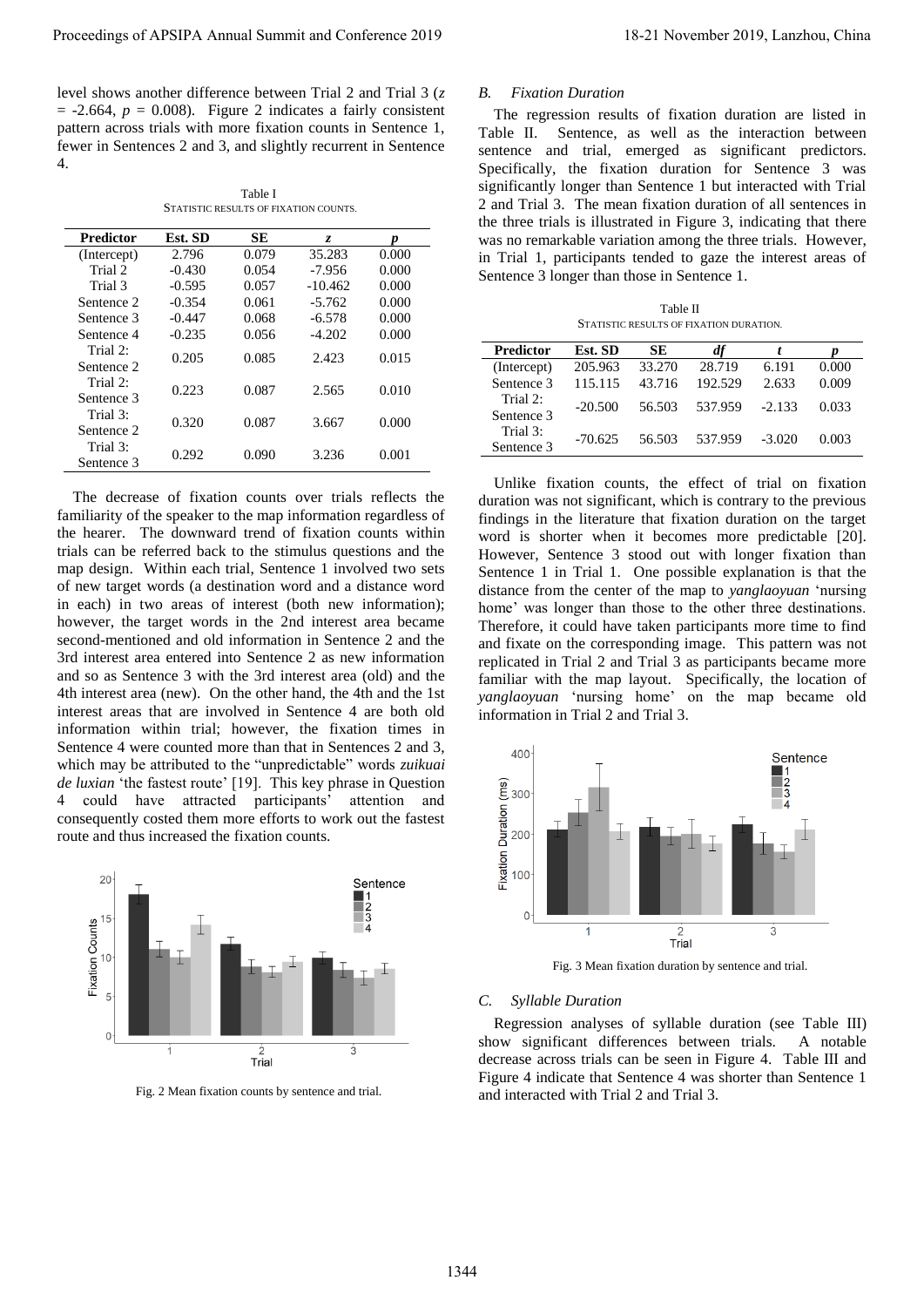Table Ⅲ STATISTIC RESULTS OF SYLLABLE DURATION.

| <b>Predictor</b>       | Est. SD   | SE    |          |          |       |
|------------------------|-----------|-------|----------|----------|-------|
| (Intercept)            | 175.124   | 7.928 | 17.861   | 22.09    | 0.000 |
| Trial 2                | $-12.276$ | 3.733 | 1110.046 | $-3.288$ | 0.001 |
| Trial 3                | $-15.255$ | 3.733 | 1110.046 | $-4.086$ | 0.000 |
| Sentence 4             | $-13.702$ | 4.024 | 1116.291 | $-3.405$ | 0.001 |
| Trial 2:<br>Sentence 4 | 11.739    | 5.280 | 1110.046 | 2.223    | 0.026 |
| Trial 3:<br>Sentence 4 | 15.393    | 5.280 | 1110.046 | 2.915    | 0.004 |

The reduction trend in the duration of target words across trials implies an effect of information status—old information results in shorter duration of the speech. In particular, as the information status gets old in Trial 2 and Trial 3, it was less challenging for the participants to plan the answers and thus resulted in a much faster speech rate. Within trials, the duration of the target words in Sentence 4 was shorter than that in Sentence 1 but interacted with Trial 2 and Trial 3. This can be attributed to the fact that the two sets of target words (*meirongyuan* 'beauty salon' and *yibaimi* '100m' vs. *youeryuan* 'kindergarten' and *wubaimi* '500m') were mentioned respectively in Sentence 1 and Sentence 3, and they are all repeated words in Sentence 4 even in Trial 1. These within-trial and cross-trial findings reconfirm the viewpoint in the literature that word duration decreases as talkers become familiar with the word or able to anticipate the upcoming words, or in speech repetition [2, 3, 6]. Proceeding of APSIPA Annual Summit and Conference 2019<br> **Proceedings of APSIPA Annual Summit and Conference 2019**<br> **Proceeding and Conference 2019**<br> **Proceeding and Conference 2019**<br> **Proceeding and Conference 2019**<br> **Pro** 



Fig. 4 Mean syllable duration by sentence and trial.

#### *D. Syllable Pitch*

The statistical analyses suggest that neither trial nor sentence has a significant effect on the pitch of the target words (see Table Ⅳ and Figure 5). Only Sentence 4 shows a marginal difference from Sentence 1 ( $p = 0.067$ ).

Table Ⅳ STATISTIC RESULTS OF SYLLABLE PITCH.

| <b>Predictor</b> | Est. SD  | SE.   |         |          |       |
|------------------|----------|-------|---------|----------|-------|
| (Intercept)      | 151.242  | 9.989 | 25.515  | 15.141   | 0.000 |
| Sentence 4       | $-5.641$ | 3.069 | 774.772 | $-1.838$ | 0.067 |

No significant fluctuation was found in the mean F0 of target words across sentences and trials. The slightly lower pitch in target words in Sentence 4 detected within trials may be attributed to the same reason as in duration that both sets of target words in Sentence 4 were second-mentioned within trials. Although the cross-trial finding is inconsistent with the results in previous studies [10, 12, 14, 21] and SSRH [2], the marginal difference of Sentence 4 compared to Sentence 1 within trials indicates that pitch functions as a predictor in repeated speech.



Fig. 5 Mean syllable pitch by sentence and trial.

#### *E. Syllable Intensity*

The results of syllable intensity show a main effect of trial. Sentence 4 differed from Sentence 1 and interacted with Trial 2 (See Table Ⅴ). Figure 6 indicates that mean intensity of the target words increased in Trials 2 and 3 compared to Trial 1. However, it was found lower in Sentence 4 than Sentence 1 in Trial 2.

Table Ⅴ STATISTIC RESULTS OF SYLLABLE INTENSITY.

| Predictor   | Est. SD  | SЕ    | df       |          |       |
|-------------|----------|-------|----------|----------|-------|
| (Intercept) | 66.475   | 1.070 | 27.566   | 62.101   | 0.000 |
| Trial 2     | 1.257    | 0.454 | 1109.985 | 2.772    | 0.006 |
| Trial 3     | 1.46     | 0.454 | 1109.985 | 3.22     | 0.001 |
| Sentence 4  | 1.578    | 0.489 | 1116.678 | 3.23     | 0.001 |
| Trial $2:$  | $-1.474$ | 0.641 | 1109.985 | $-2.299$ | 0.022 |
| Sentence 4  |          |       |          |          |       |

 The increase of intensity in Trial 2 and Trial 3 from Trial 1 was unexpected and differed from previous findings [6, 7, 8]. This may be plausibly due to the experiment design of the current study, which led to a fact that the participants unconsciously spoke louder in Trial 2 after they were told that Trial 1 had not been recorded and so as to a new hearer in Trial 3. Again, similar to the results of duration and F0, Sentence 4 showed lower intensity than Sentence 1 in Trial 2 and Trial 3, however, not in Trial 1, which may be due to the same reason as in fixation counts that *zuikuai de luxian* 'the fastest route' aroused more attention of the participants when they suddenly perceived it.